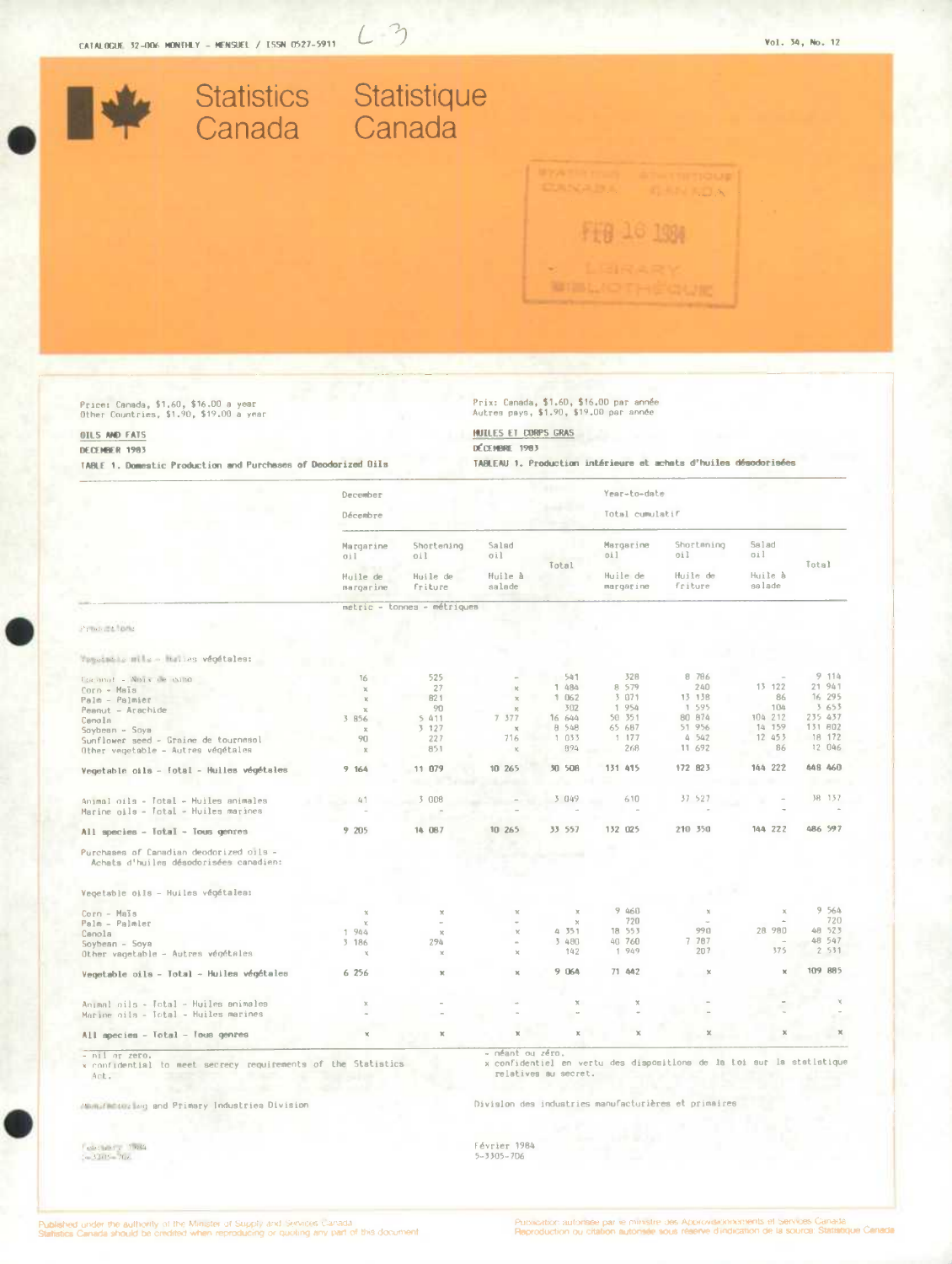## TABLE 2. Manufacturers' Sales and Stocks of Deodorized Gils in Bulk

#### TABLEAU 2. Ventes et stocks des fabricants d'huiles désodorisées en vrac

|                                                                                                       | December              |                             |                   | Year-to-date          |                                 |                   |  |
|-------------------------------------------------------------------------------------------------------|-----------------------|-----------------------------|-------------------|-----------------------|---------------------------------|-------------------|--|
|                                                                                                       | Décembre              |                             |                   | Total cumulatif       |                                 |                   |  |
|                                                                                                       | Margarine<br>oil      | Shortening<br>oil           | Salad<br>ail      | Margarine<br>011      | Shortening<br>oil               | Salad<br>oil      |  |
|                                                                                                       | Huile de<br>margarine | Huile de<br>friture         | Huile à<br>salade | Huile de<br>margarine | Huile de<br>friture             | Huile à<br>salade |  |
|                                                                                                       |                       | metric - tonnes - métriques |                   |                       |                                 |                   |  |
| Sales - Ventes:                                                                                       |                       |                             |                   |                       |                                 |                   |  |
| To packagers or bottiers(1) - Aux empaqueteurs<br>ou aux embouteilleurs(1)<br>To others $ A$ d'autres | 6 372<br>1 145        | 558<br>6 570                | 3 109<br>3 209    | 84 334<br>10 984      | 11 301<br>95 881                | 38 400<br>54 586  |  |
| Intel stocks                                                                                          | 1.276                 | 370                         | $\infty$          | .                     | the contract of the contract of | $  -$             |  |

it is assumed to persoyer ears in mode 2, - Non additif avec les ventes en paquets du tableau 3. ... figures not appropriate or not applicable. -<br>In statiatique relatives au secret.<br>In statiatique relatives au secret. (1) Not additive to packaged sales in Table 3, - Non additif avac les ventes en paquets du tableau 3.

# TABLE 3. Manufacturers' Sales and Stocks of Margarine, Shortening(1) and Salad Oil in Packages

TABLEAU 3. Margarine, graisse préparée(1) et huile à salade, ventes et stacks des fabricants en paquets

|                                                         | December<br>Décembre |                             |                                   | Year-to-date<br>Total cumulatif |                                                       |                                   |
|---------------------------------------------------------|----------------------|-----------------------------|-----------------------------------|---------------------------------|-------------------------------------------------------|-----------------------------------|
|                                                         |                      | Shortening                  | Salad<br>oil<br>Huile à<br>salade | Margarine                       | Shortsning<br>Grsisse<br>préparée                     | Salad<br>oil<br>Huile à<br>salade |
|                                                         | Margarine            | Graisse<br>préparée         |                                   |                                 |                                                       |                                   |
|                                                         |                      | metric - fonnes - metriques |                                   |                                 |                                                       |                                   |
| Sales - Ventes:                                         |                      |                             |                                   |                                 |                                                       |                                   |
| Retail - Détail                                         | $9 - 1.42$           | $1 - 51153$                 | 2 615                             | 128 420                         | $21 - 318$                                            | 39.789                            |
| Commercial and industrial - Commercial et<br>industriel | 1 397                | 7 166                       | 616                               | 18 597                          | 87 030                                                | 18 730                            |
| Total stocks                                            | 10 617               | 9 5 9 3                     | 6 226                             | $\cdots$                        | $\begin{array}{cccccccccc} 0 & 0 & 0 & 0 \end{array}$ | $+ - +$                           |

(1) Including baking and frying oils and fats,<br>
(1) Y comptis les huiles et graises of cuisaon,<br>
... figures not appropriate or not applicable,<br>
... n'ayant pas lieu de figurer.<br> **Note:** Monthly revisions are available on

#### TABLE 4. Oilseed Crushings; Production and Stocks of Vegetable Oils and Oil Meals, December 1983

TABLEAU 4. Récidus de graines oléagineuses; production et stocks d'huiles végétales et tourteaux, décembre 1983

|                                                                                                                                   | Oilseed cruahings           | Vegetable oils | D'huiles végétales                            |                | Oil meals<br>Tourteaux                                           |  |
|-----------------------------------------------------------------------------------------------------------------------------------|-----------------------------|----------------|-----------------------------------------------|----------------|------------------------------------------------------------------|--|
|                                                                                                                                   | Résidua de graines          |                |                                               |                |                                                                  |  |
|                                                                                                                                   |                             | Production     | Stocks                                        | Production     | Stocks                                                           |  |
|                                                                                                                                   | metric - tonnes - métriques |                |                                               |                |                                                                  |  |
| Flaxseed - Graine de lin<br>Canola<br>Soybean - Soya                                                                              | 118 345<br>(1)              | 46 418<br>(1)  | 35 230<br>(1)                                 | 70 213         | 16 099<br>(1)<br>$\times$                                        |  |
| Sunflower seed - Graine de tournesol<br>Total                                                                                     | x                           | $\mathbbm{K}$  |                                               |                | $\mathbf{x}$                                                     |  |
| Year-to-date - lotal cumulatif:<br>Flaxseed - Graine de lin<br>Canola<br>$Soybean - Says$<br>Sunflower seed - Graine de tournesol | 1 031 277<br>(1)            | 411 249<br>(1) | $\cdots$<br>$\cdots$<br>$-0.001$<br>$8.6 - 6$ | 601 094<br>(1) | $\cdots$<br>$\alpha \rightarrow -\alpha$<br>$+ + +$<br>$8.8 - 8$ |  |
| Total                                                                                                                             | x                           | $\mathbf x$    | $\alpha \rightarrow \alpha$                   |                | $\alpha \rightarrow \infty$                                      |  |
|                                                                                                                                   |                             |                |                                               |                |                                                                  |  |

(1) Beginning with October 1983 crush, saybean stushings will not be released with three months after the reference month.<br>
(1) Oorénavant les statiatiques aur ies stocks de noya broyé ne paraîtront pas avant qu'une périod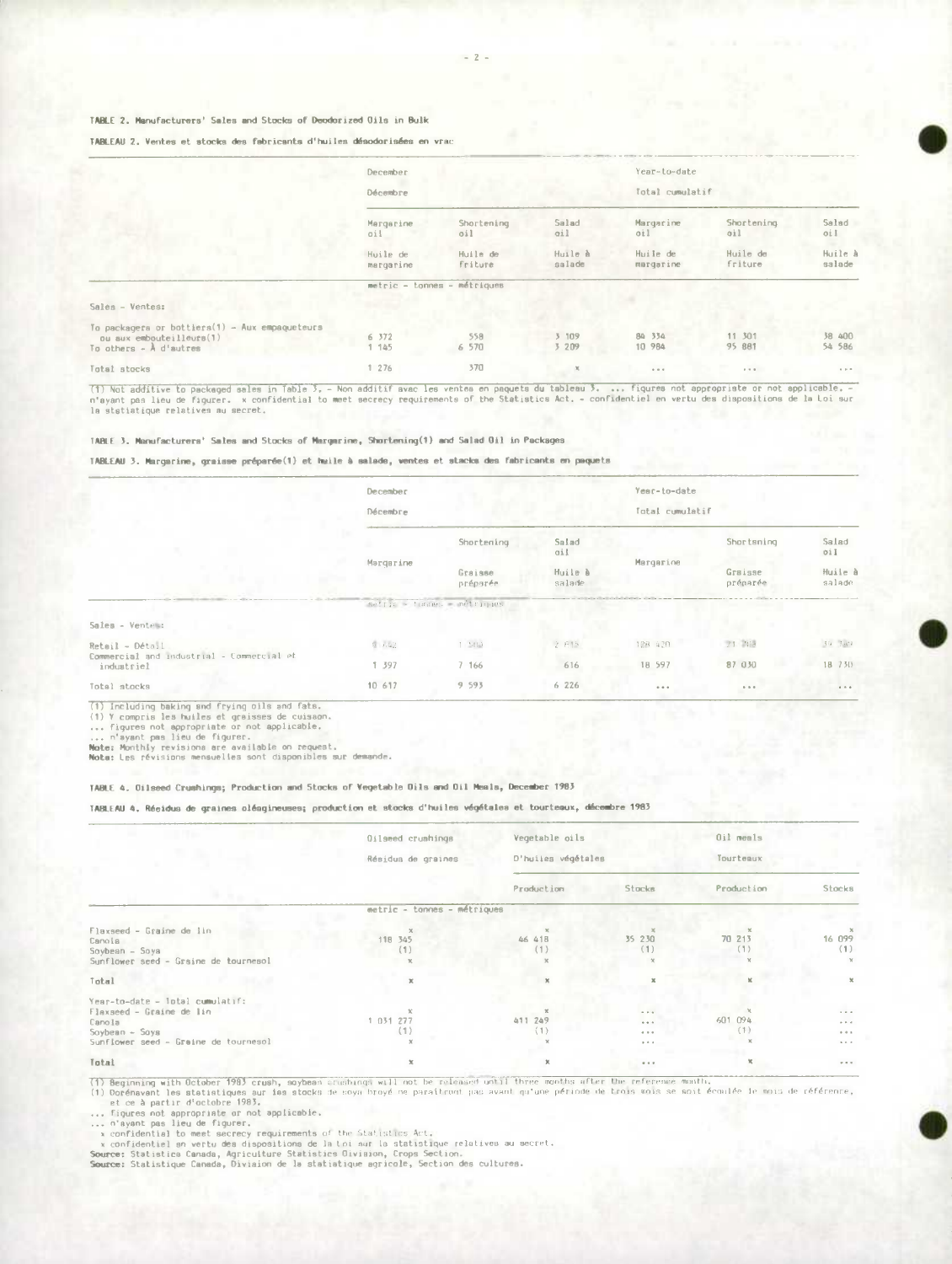## **List of Reporting Firms**

**is hate des firmes déclarantes** 

## **Newfoundland - Terre-Neuve**

Nfld. Margarine Co. Ltd., The (1) St. John's

**Nova** Scotia - **Nouvelle-(cosse**  Baxter Dairies Ltd. (1) Dartmouth

Twin Cities Dairy Ltd. (1) Twin Changes and Contact and Contact and Halifax

## **Québec**

| Bergeron & Fils Ltée, J.E. (1)                                    | Bromptonvil |
|-------------------------------------------------------------------|-------------|
| Canada Packers Inc. (1, 2, 3)                                     | Montréal    |
| Compagnie Canada Starch Inc., La (Compagnie Best Food Inc.) $(3)$ | Montréal    |
| Kraft Limited/Limitée $(1, 2, 3)$                                 | Montréal    |
| Lactantia Limitée (1)                                             | Victoriavil |
| Thibault Inc., D.P.M. (1)                                         | Trois-Riviè |
| W.J. LaFave & Fils Limitée $(1, 2, 3)$                            | St. Jérôme  |

#### **Ontario**

Canada Packers Ltd. (1, 2, *3)* Toronto Canada Starch Co. Inc., The (3) Cardinal CSP Foods Ltd. (Dundas Valley Foods) (1, 2, 3) Dundas Gay Lea Foods (Fenmark Branch) (1, 3) Weston General Mills Canada Inc. (3) Toronto Maple Leaf Monarch Co.  $(1, 2, 3)$  Toronto Monarch Fine Foods Co. Ltd. (1, 2) Rexdale Nabisco Brands Ltd. (1) Toronto National Edible Oils (1, 2) Toronto Proctor & Gamble Inc.  $(1, 2, 3)$  Hamilton

5chneider Inc., J.M. (2) Kitchener

## Name Plant location and the Plant location of the Plant location of the Plant location of the Plant location of the Plant location of the Plant location of the Plant location of the Plant location of the Plant location of

Nom Localisation de l'usine

Bromptonville Victoriaville Trois-Rivières

Westminster

# -3-